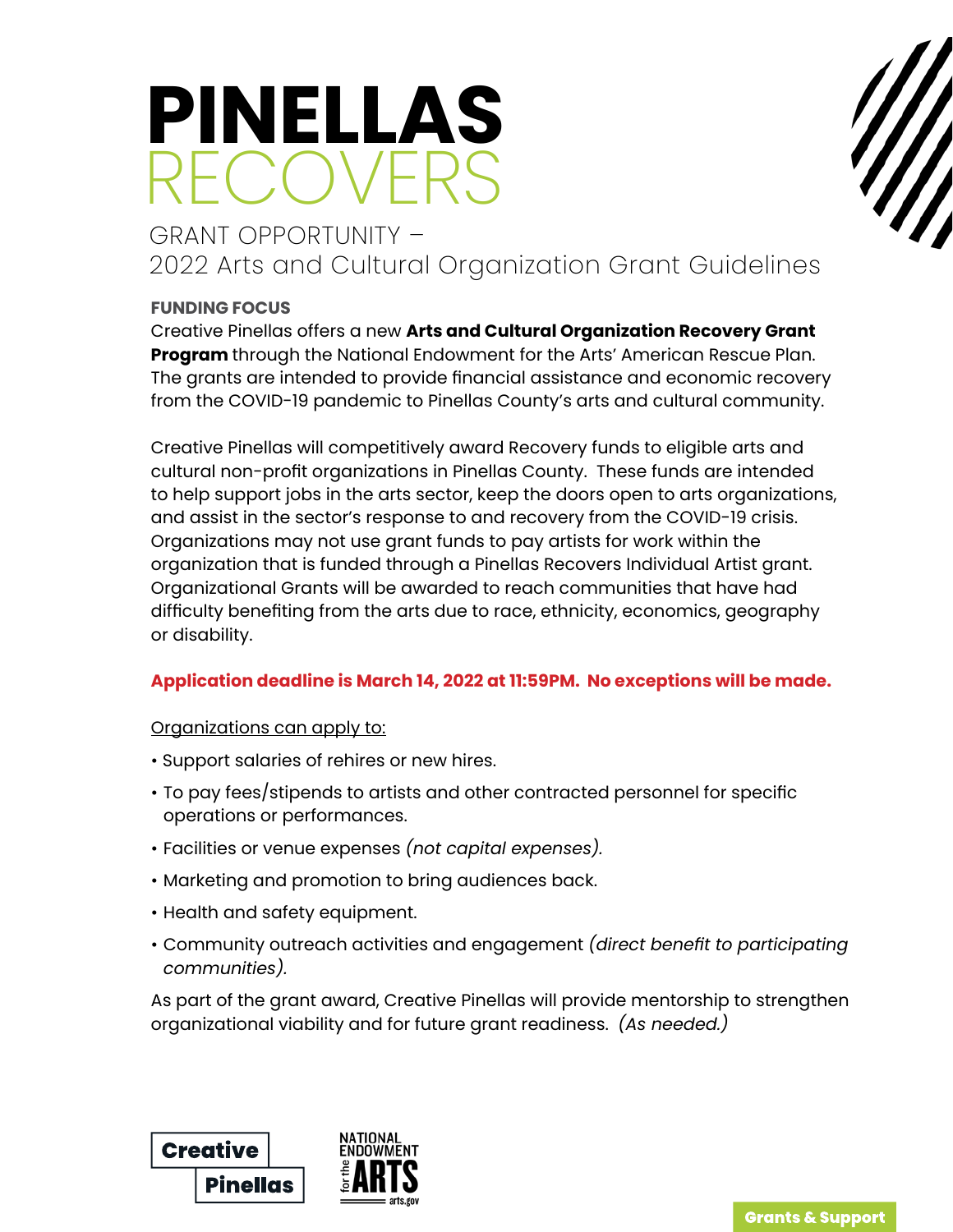#### **APPLICATION DETAILS**

This is a one-time grant. No match is required.

- Guidelines and application open: February 1, 2022
- Application deadline: March 14, 2022 at 11:59PM
- Notification: April 11, 2022
- Grant Period: April 11, 2022 April 10, 2023

#### **PROJECT GRANT AMOUNTS**

Choose 1 funding category:

Grant requests cannot exceed 10% of the organization's operating budget in either 2019, 2020 or 2021, whichever is greater. Operating budget for the selected year will be required to be uploaded in the application form.

 $\cdot$  \$50,000 (3)  $\cdot$  \$20,000 (5)  $\cdot$  \$10,000 (6)  $\cdot$  \$5,000 (5)  $\cdot$  \$2,500 (6)

**ELIGIBILITY** 

- Applicant must be a 501(c)3 non-profit organization or federally-recognized Indian tribal governments in Pinellas County with at least a 3-year history of arts programming prior to the application deadline.
- Organization's primary focus must be around providing high-quality arts experiences to residents in and around Pinellas County. This may include arts engagement activities (performances, exhibits, events, etc.) arts education, or both.
- All applicants must have a UEI-Unique Entity Identifier, (from the System for Award Management SAM at [www.sam.gov](http://www.sam.gov)) at the time of application. This may take several weeks and applicants are encouraged to begin the process immediately.
- For details on getting a UEI and registering with SAM go to [www.sam.gov](http://www.sam.gov)
- The SAM registration must be current at the time a grant is made and throughout the life of the award. See Changes Coming for Federal Organizational Applicants [and Awardees](https://www.arts.gov/grants/changes-coming-for-federal-organizational-applicants-and-awardees) for important information. Registration with Grants.gov and SAM is always free.
- Fiscal sponsorships and fiscal agents are not eligible.
- Individual Artists should apply to the Creative Pinellas Recovery Grants for individual artists. [https://creativepinellas.smapply.io/prog/2022\\_pinellas\\_](https://creativepinellas.smapply.io/prog/2022_pinellas_recovers_individual_artist_grants) [recovers\\_individual\\_artist\\_grants](https://creativepinellas.smapply.io/prog/2022_pinellas_recovers_individual_artist_grants)
- **• APPLICATIONS MUST BE COMPLETE TO BE ELIGIBLE FOR REVIEW.**



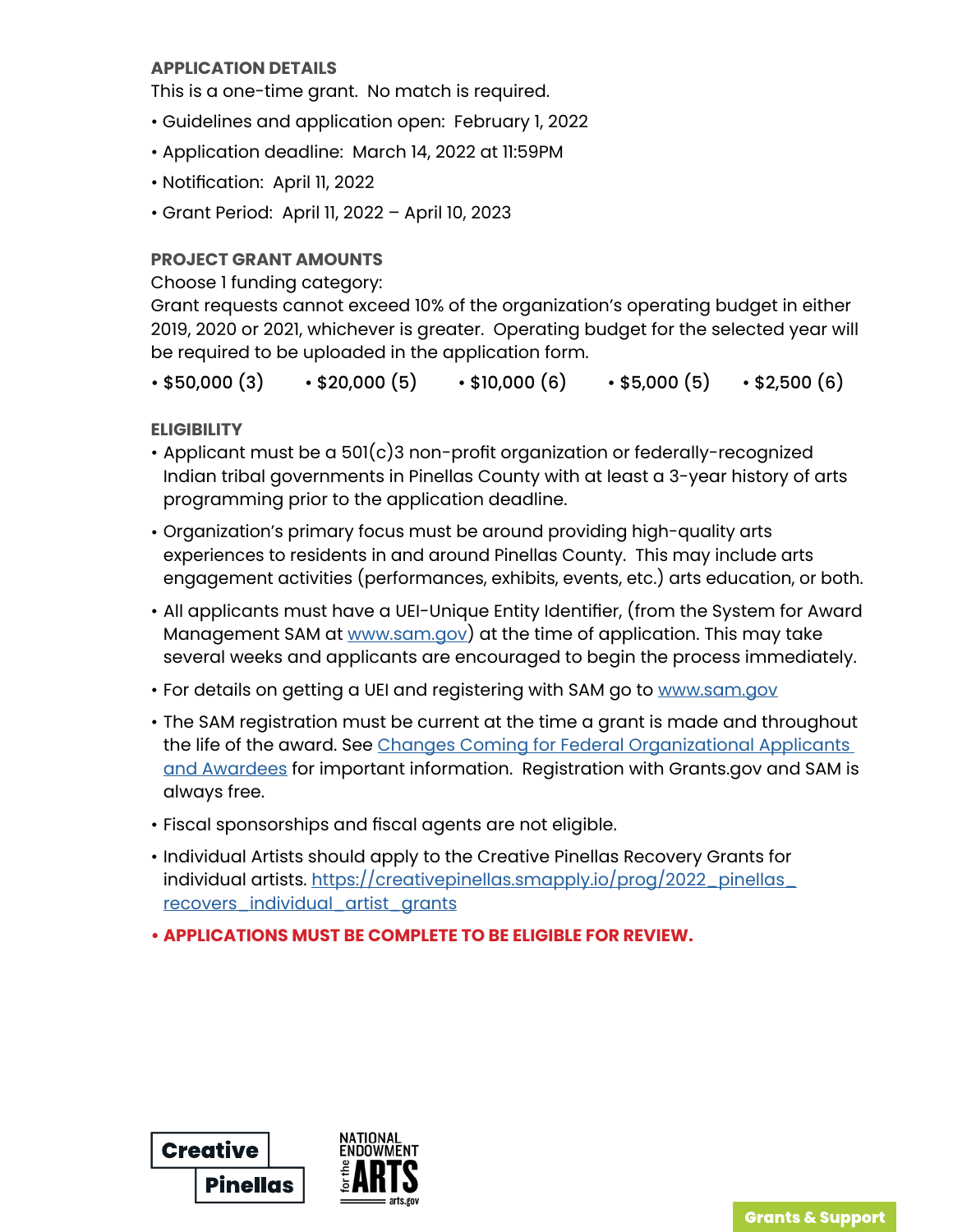#### **FUNDING PRIORITIES**

- a) Economic recovery for the organization and clearly demonstrated need.
- b) Performing arts organizations and presentation venues.
- c) Younger organizations with a demonstrated history of community service and/ or support.
- d) Organizations with a commitment to serving diverse communities or historically marginalized communities.
- e) Small and economically vulnerable organizations with total revenues of \$500,000 or less.
- f) Sustainable impact either to the organization or the community/audiences the organizations serve.

#### **ELIGIBLE GRANT EXPENSES**

General operations including but not limited to:

- Rent and utilities.
- Salary support of rehires or new hires.
- Fees/stipends to artists and other contracted personnel for specific operations or artistic services.
- Facilities or venue expenses.
- Marketing and promotion for audience development and documentation.
- Health and safety supplies and equipment.
- EXCLUSIONS: Expenses that include but are not limited to alcoholic beverages, vehicle rentals, entertainment, gratuities, or meals; political/advocacy organizations, capital expenses.

Examples of Allowable Operating Costs for Pinellas Recovers organization grants:

- A museum contracts with security guards for ongoing protection of the collection (a regular function of the museum's operations).
- An organization hires/contracts with IT experts to address its website as part of ongoing marketing and promotion (an allowable cost), or to upgrade technology to improve virtual engagement.
- An arts education organization whose day to day work is developing and presenting educational programs contracts with a teaching artist to design or deliver a program.
- An organization hires/contracts tech support to carry out its ongoing virtual activities in response to COVID-19, including individuals to provide expertise in the areas of staging, lighting, or sound.

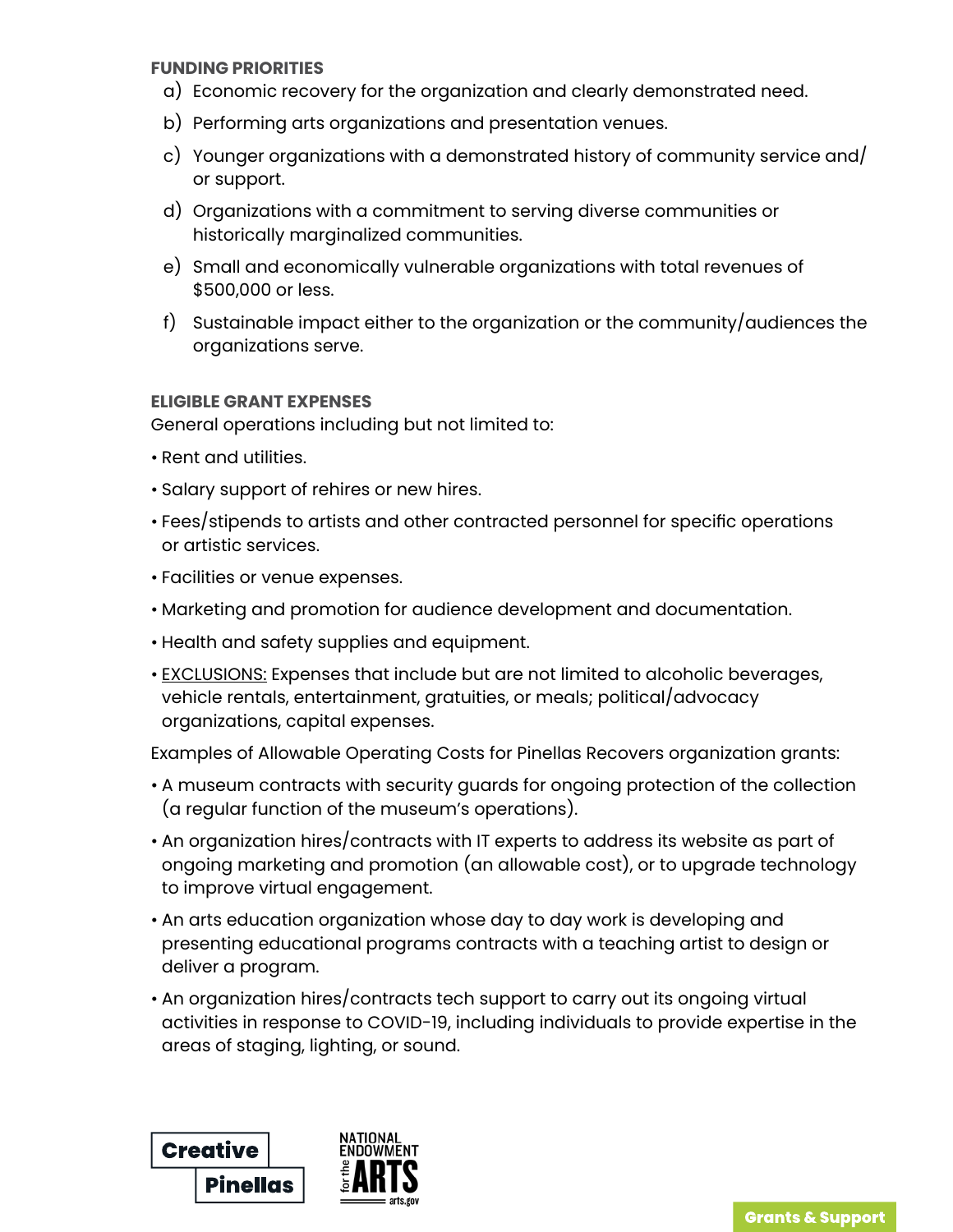NOTE: Contracting for a new professional development training program for staff is not permissible as it is new and programmatic, but support for a training officer's salary is permissible as that is operational.

NOTE: No other Federal monies may be used for the same expenses that are funded through Pinellas Recovers. This includes CARES funds and other NEA program grants.

# NOTE: **If Individual Artist Grantees who work with or within a grant-funded organization:**

An artist may receive a Pinellas Recovers Individual Artist grant for a project that is presented or implemented with an organization that receives a Pinellas Recovers Arts and Cultural Organization Grant. This is permissible, whether the artist presents the work while a salaried staff person, but not in their capacity of a staff person, or as a contracted service. **However, the organization may not charge those artist services or any cost associated with the artist's project to the organization operations grant.**

#### **GRANT BUDGET AND ACCOUNTING**

The Pinellas Recovers Grant for Arts and Cultural Organizations is an operating grant. Applicants may direct funds to any eligible category of expense that is part of the operations of the organization. The charge does not have to be specific to a particular performance, exhibition or program.

For example, if the Grant Budget assigns \$5,000 to Salaried Personnel, it may be used to pay the Executive Director, a staff curator for an exhibition or a staff maintenance person. However if the applicant wants to use the grant to pay a theatre director or guest curator, then that expense must be listed in Contracted Artist Fees.

Although grantees will not be required to provide copies of receipts and other itemized back up, they must provide an accounting of expenses in the midterm and final reports both of which must be reviewed and approved by the Creative Pinellas Grants Manager before any further funds are released. The accounting format must indicate the amounts and payee of each charge to each budget category. This may be a Quick Books report, a spread sheet maintained throughout the grant period or reports maintained by internal or external professionals.

#### **HOW GRANTEES WILL BE PAID**

Upon execution of the grant agreement and submission of required forms including a request for payment, grantees will receive 50% of the grant award. At the end of the grant period, or upon completion of grant funded activities, grantee must submit a Final Report as described below in **Compliance and Reporting** which includes an accounting of how all grant funds were expended. Upon review and approval by the Creative Pinellas Grants Manager Creative Pinellas will process the payment for the remaining 50% of the award.

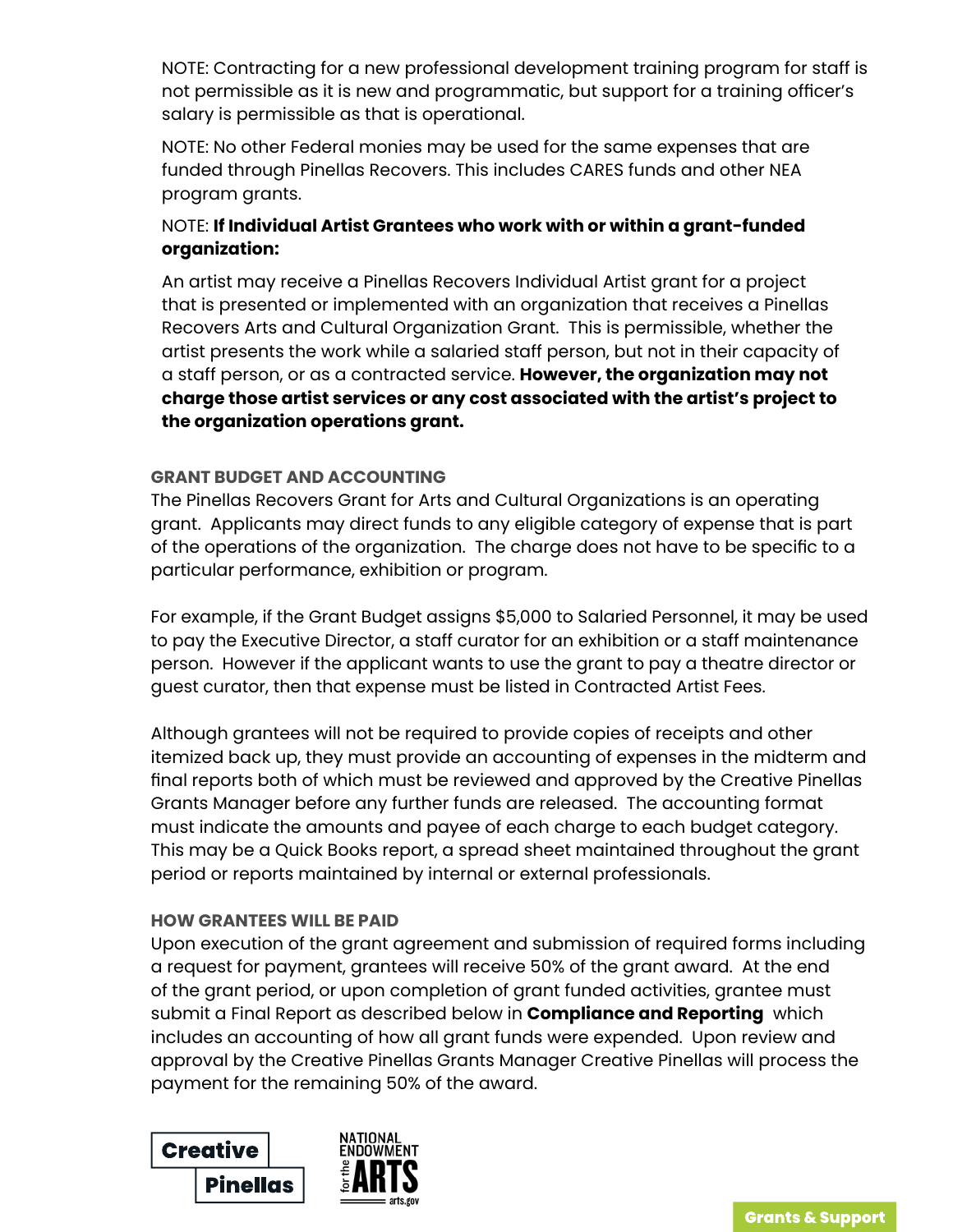#### **WORK SAMPLES AND SUPPORT DOCUMENTS**

Applicants may upload up to eight (with a minimum of two) work samples and support documents in jpg, mp3 or 4, or pdf formats that it believes will best convey to panelists the quality, diversity, content and participants of the organization. These may include, but are not limited to: visual art samples, video samples of not more than ten (10) minutes total, audio samples of not more than 5 minutes total, photographs, brochures, media articles, blog posts, reviews, testimonials, support letters.

#### **REVIEW CRITERIA**

While Creative Pinellas will play no role in evaluating the application, it will review each application to make sure it is complete and meets eligibility requirements. Applications that meet the requirements will be reviewed by a diverse panel of artists, art administrators, educators and community leaders. A total of 100 points is possible with 76 points required for funding consideration.

The Review Panel will adjudicate applications based on the following criteria:

**1. Artistic Excellence** over at least a 3-year history of cultural programming that demonstrates the value and impact of the organization's current or future work to its mission, artistic field, artists, audience, community and/or constituency.  $-$  AND  $-$ 

**Artistic Merit** based on evidence of a serious and continued programming: their activity, reputation, expertise, and experience in achieving the highest quality in their field. (30 points)

# **2. Management and Leadership** (25 points)

Demonstrates effective management; organizational need; and is responsive to the needs and priorities of the community(ies) it serves through its programming and services.

# **3. Arts and Cultural Engagement** (25 points)

Demonstrates that its programs, services, information and facilities are accessible, inclusive and non-discriminatory. Uses culturally relevant and responsive outreach strategies to engage systemically marginalized communities.

# **4.Completeness and clarity of the application** (20 points)

The reasonable likelihood that the project can be completed based on the itemized budget and proposed timeline.

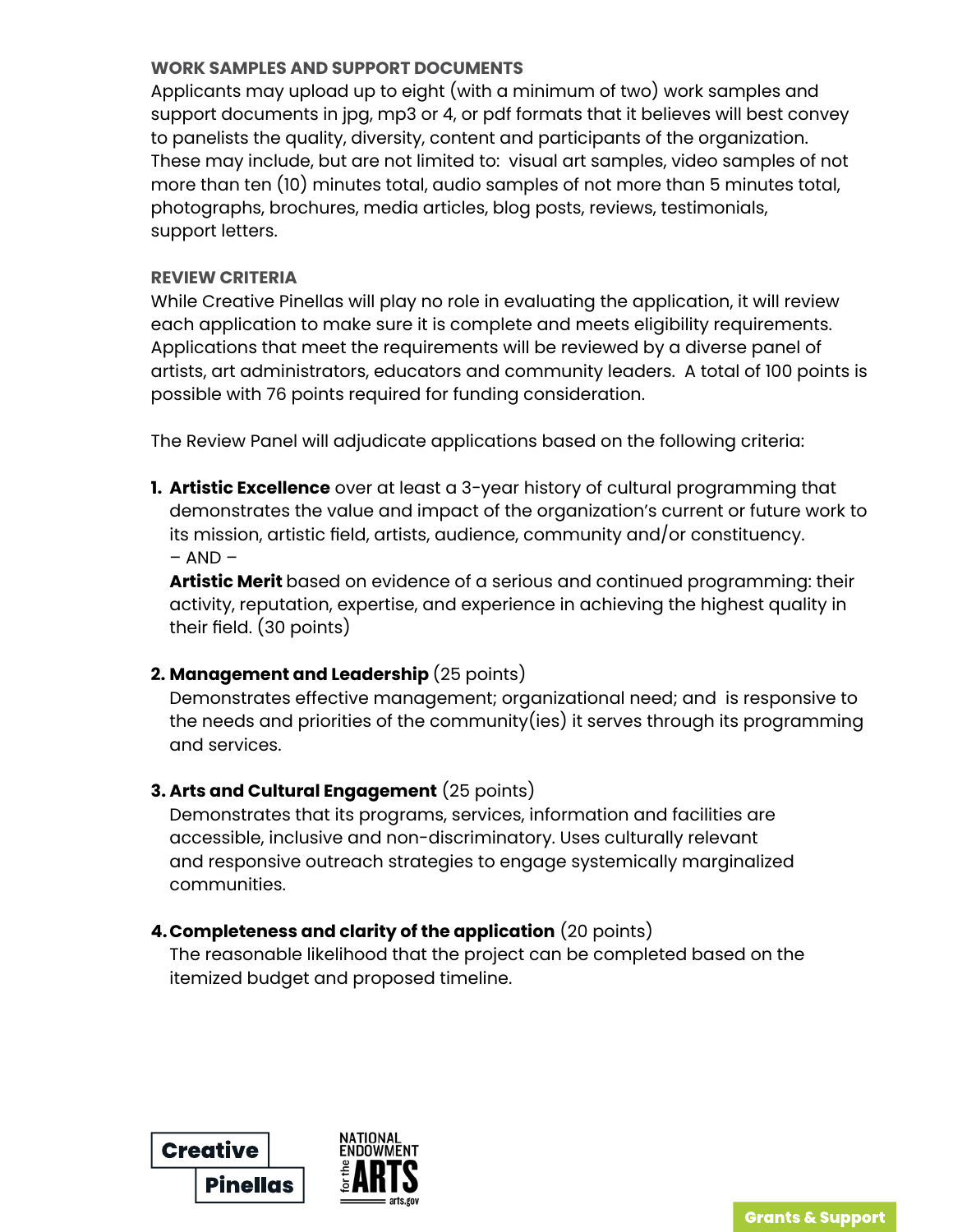#### **COMPLIANCE & REPORTING**

Requirements for grant recipients include:

- For a 50% advance payment of the award upon approval of award, grantees must:
	- Sign and submit grant agreement and request for payment
	- An updated timeline for grant activities.
	- gComplete W9 *(if different from W9 uploaded in original application).*
		- A photograph or illustration that effectively represents their organization.
		- A high resolution logo for the organization.
		- A short blurb about the organization.
		- **General Liability Certificate.**
		- o Any additional documents that may be required by Creative Pinellas or NEA.
- For a final 50% payment upon completion of grant funded activities, submit a Request for Payment with a Final Report that includes:
	- $\circ$  Detailed accounting of expenditures.
	- $\circ$  Detailed information about the activities conducted over the course of the grant funding period including:
		- How many, who and how community members participated.
		- Testimonials and/or results of participant surveys.
		- Photographs or other documentary information.
- Submit a mid term report by October 30, 2022 (regardless of project status).
- Additional monitoring and/or reporting may be required.

#### **INSURANCE**

Grantees will be required to secure and hold general liability insurance I the amount of \$1,000,000 and list Creative Pinellas and Pinellas County as additionally insured on the policy during the grant funded activity.

#### **CREDITS AND MARKETING**

Pinellas Recovers grants are funded by the National Endowment for the Arts' American Rescue Plan Act. Grantees must clearly acknowledge support from the National Endowment for the Arts in their programs and related promotional material including publications and websites for their Pinellas Recovers grant program. Additional acknowledgment requirements may be provided later.

Recipients must share with Creative Pinellas staff all public event and exhibition announcements during the grant funding period by emailing neagrants@ creativepinellas.org. Any relevant press releases, publications, programs, interviews, and any audio or video materials created during the grant funding period must include the following credit and a National Endowment for the Arts and Creative Pinellas logo whenever possible:

*"Produced with the support of the National Endowment for the Arts, Creative Pinellas and the Pinellas County Board of County Commissioners."*